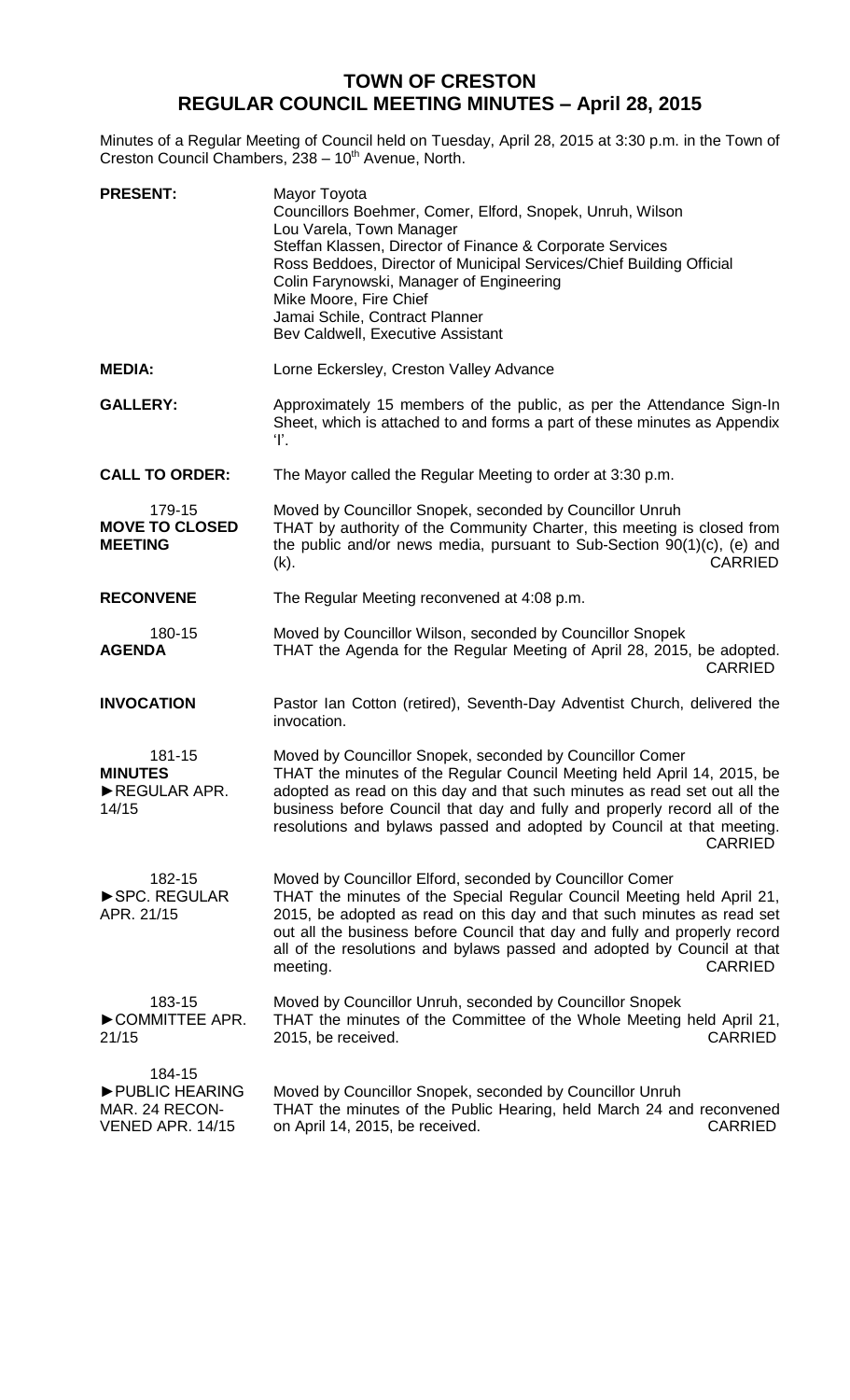**DELEGATION** ►STANTEC CONSULTING RE OCP REVIEW

Mayor Toyota welcomed Mr. Mark Crisp, Project Manager and Ms. Lisa Moilanen, Public Engagement Specialist for Stantec Consulting Ltd., to the meeting at 4:14 p.m.

Mr. Crisp and Ms. Moilanen introduced themselves as part of the consulting team who will work with the Town of Creston in developing a new Official Community Plan. Their role is to listen and learn from the community; communicate how the process works and why they are doing this – and what they need to hear from Council and the community to make this project a success. They will create a framework to incorporate the community vision and needs into a made in Creston Official Community Plan (OCP). They will provide technical planning input and help draft the OCP document and have it ready for Council adoption in 2016.

Mr. Crisp stated that the OCP will be a living "forward looking" document – a foundation on which to grow and provide guidance for economic, environmental, land use, development and social considerations. The OCP will promote certainty and continuity, quality of life, future growth, community development, economic, environmental and social well-being.

Mr. Crisp stated that they will be working with the Advisory Committee to:

- Clearly define the level of engagement for each stage of the project;

- Ensure expectations of each member are well defined;

- Provide direction on facilitation and obtaining information;

- Communicate clearly and consistently; and

- Provide enough information and ability to collaborate on the project to create community champions.

Mayor Toyota thanked Mr. Crisp and Ms. Moilanen for their presentation and stated that Council and staff look forward to working with them on the OCP project.

Moved by Councillor Snopek, seconded by Councillor Unruh

THAT Council Committee Recommendation No. 1 from the April 21, 2015 Regular Committee of the Whole Meeting, be adopted as follows: **RECOMMENDATION NO. 1:**

THAT Ltr #203 from the Regional District of Central Kootenay, regarding Columbia Basin Trust, Community Initiatives Program funding applications for 2015, be received; AND FURTHER, THAT Council recommends to the Regional District of Central Kootenay, approval of funding to the following applicants with respect to the Town of Creston allocation of funds under the Columbia Basin Trust, Community Initiatives Program 2015 intake:

| Central Kootenay Spay/Neuter Animal Program Society\$2,571    |  |
|---------------------------------------------------------------|--|
|                                                               |  |
| Creston & District Historical & Museum Society \$2,500        |  |
| Creston & District Society for Community Living \$2,329       |  |
|                                                               |  |
|                                                               |  |
|                                                               |  |
|                                                               |  |
| Creston Valley Blossom Festival Association\$4,999            |  |
|                                                               |  |
|                                                               |  |
| Creston Valley Food Action Coalition Society \$1,714          |  |
|                                                               |  |
|                                                               |  |
| Creston Valley Regional Airport Society (AWOS Upgrade)\$5,326 |  |
| Creston Valley Regional Airport Society (Jet Fuel Dispenser)0 |  |
|                                                               |  |
|                                                               |  |
|                                                               |  |
|                                                               |  |
|                                                               |  |
|                                                               |  |
|                                                               |  |

**COUNCIL COMMITTEE** 185-15 ►APR. 21/15 MTG RECOMMENDATION ►CBT. COMM. INITIATIVES PROGRAM GRANT APPLICATIONS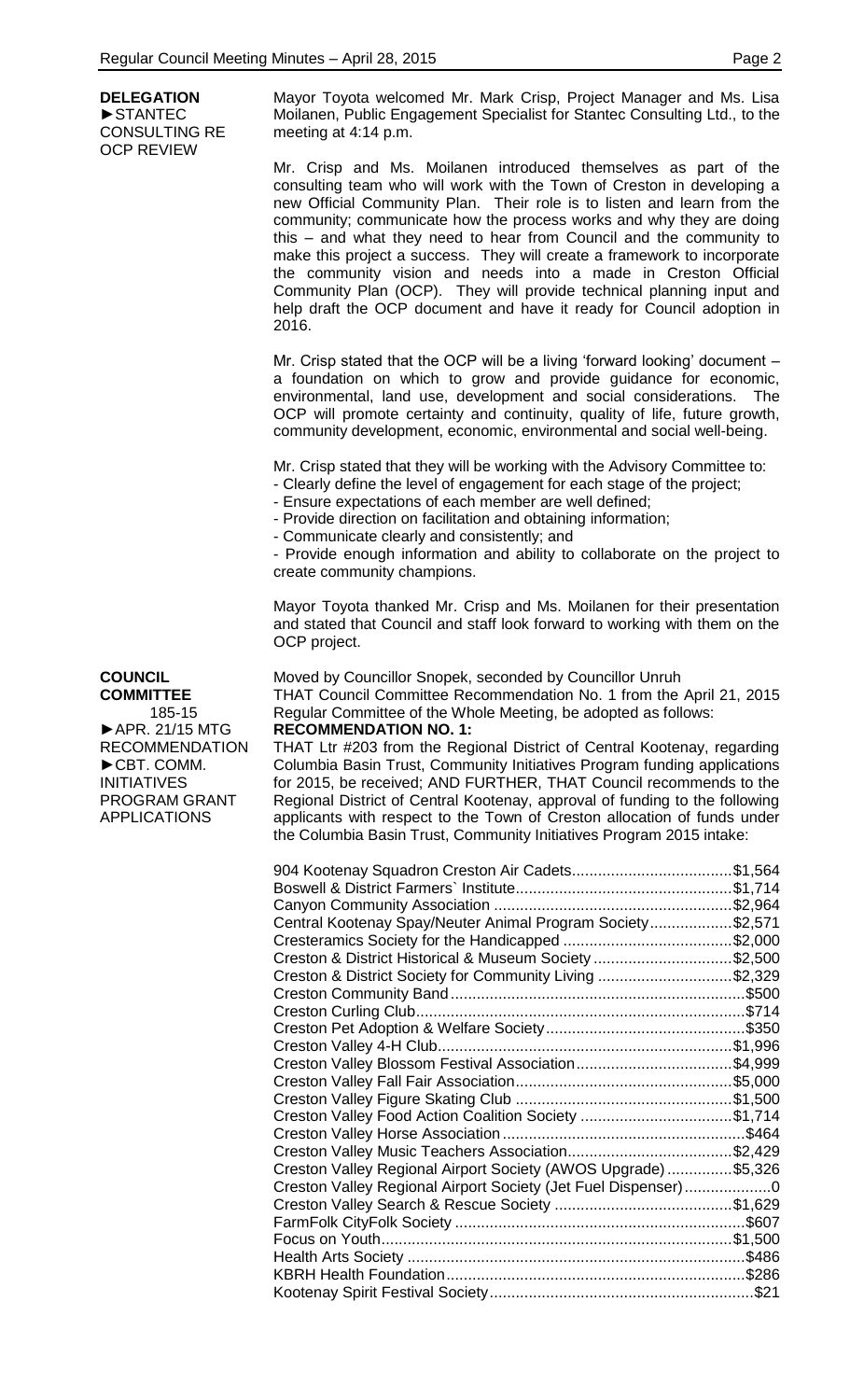|                                                                                                      | Valley Community Services Society (Fun in the Sun)\$1,000<br><b>CARRIED</b>                                                                                                                                                                                                                                                                                                                                                                                                                                                                                                                                                                                                                                                                                                                                                                                                                                                                                                                                                                                                                                                                  |
|------------------------------------------------------------------------------------------------------|----------------------------------------------------------------------------------------------------------------------------------------------------------------------------------------------------------------------------------------------------------------------------------------------------------------------------------------------------------------------------------------------------------------------------------------------------------------------------------------------------------------------------------------------------------------------------------------------------------------------------------------------------------------------------------------------------------------------------------------------------------------------------------------------------------------------------------------------------------------------------------------------------------------------------------------------------------------------------------------------------------------------------------------------------------------------------------------------------------------------------------------------|
| 186-15<br>APR. 21/15 MTG<br><b>RECOMMENDATION</b><br>$\blacktriangleright$ KEEP OF<br>PRISONERS COST | Moved by Councillor Elford, seconded by Councillor Unruh<br>THAT Council Committee Recommendation No. 2 from the April 21, 2015<br>Regular Committee of the Whole Meeting, be adopted as follows:<br><b>RECOMMENDATION NO. 2:</b><br>THAT Ltr #251 from the Director of Finance and Corporate Services,<br>regarding the keeping of prisoners costs, be received; AND FURTHER,<br>THAT staff is authorized to pursue next steps, through various means, in<br>order to gather data to quantify the issue of small municipalities<br>subsidizing Provincial Keep of Prisoner Costs.<br><b>CARRIED</b>                                                                                                                                                                                                                                                                                                                                                                                                                                                                                                                                         |
| 187-15<br>STANTEC<br><b>CONSULTING RE</b><br><b>OCP</b>                                              | Moved by Councillor Wilson, seconded by Councillor Comer<br>THAT Ltr #190 from Stantec Consulting Ltd., regarding Creston's Official<br>Community Plan review process, be received.<br><b>CARRIED</b>                                                                                                                                                                                                                                                                                                                                                                                                                                                                                                                                                                                                                                                                                                                                                                                                                                                                                                                                        |
| 188-15<br>GAS TAX FUNDS                                                                              | Moved by Councillor Boehmer, seconded by Councillor Unruh<br>THAT Ltr #260 from the Director of Finance and Corporate Services, re<br>Gas Tax Funds reporting and usage, be received.<br><b>CARRIED</b>                                                                                                                                                                                                                                                                                                                                                                                                                                                                                                                                                                                                                                                                                                                                                                                                                                                                                                                                      |
| 189-15<br>DVP RE 713<br>CAVELL ST.                                                                   | Moved by Councillor Unruh, seconded by Councillor Wilson<br>THAT Ltr #261 from the Director of Municipal Services, and Ltr #213 from<br>the Creston Seventh-Day Adventist Church, being a Development<br>Variance Permit Application for the property located at 713 Cavell Street,<br>be received; THAT Council consider the application for a Development<br>Variance Permit DVP #01/15 to the Creston Seventh-Day Adventist<br>Church (the owners) for the property legally described as Lot 1, District Lot<br>524, Kootenay District, Plan 11044 (713 Cavell Street), to vary Zoning<br>Bylaw No. 1123, Zone P-1, Community Use, Section 2.3.i) Minimum<br>Setbacks, "Principal and accessory buildings and structures, rear yard<br>setback of 3 metres" to "Principal and accessory buildings and structures,<br>rear yard setback of 2.3 metres", to allow for the construction of an<br>attached Storage Room; AND FURTHER, THAT staff is directed to<br>proceed with the required public notice for the Development Variance<br>Permit Application to vary the rear yard setback from 3 metres to 2.3<br><b>CARRIED</b><br>metres. |
| 190-15<br>RQST FUNDING RE<br><b>BLIND GOLF CHAMP.</b>                                                | Moved by Councillor Snopek, seconded by Councillor Wilson<br>THAT Ltr #256 from Darren Douma, requesting financial assistance with<br>respect to hosting a Canadian Blind Golf Championship in Creston, be<br>received; AND FURTHER, THAT Council authorized the Mayor to submit<br>an application to the Regional District of Central Kootenay, for \$1,000 to<br>be allocated from the Town of Creston's portion of Community<br>Development Funding, to the Creston Lions Club to assist with expenses<br>related to hosting the 2015 ISPS Handa Canadian<br>Blind Golf<br>Championships in Creston.<br><b>CARRIED</b>                                                                                                                                                                                                                                                                                                                                                                                                                                                                                                                    |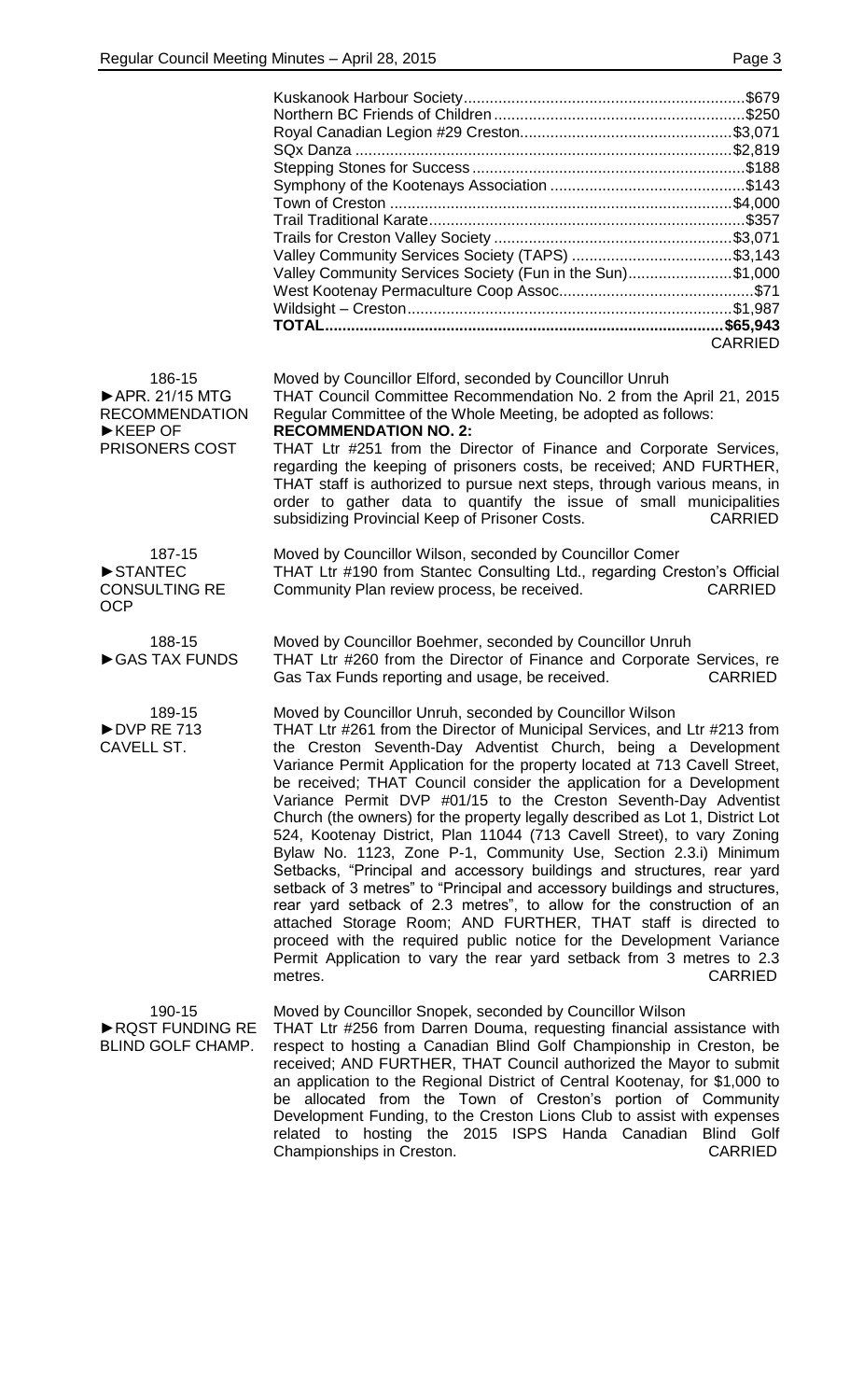| 191-15<br>RQST GRANT RE<br><b>LKB POW WOW</b>                          | Moved by Councillor Unruh, seconded by Councillor Comer<br>THAT Ltr #264 from the Lower Kootenay Band Pow Wow Committee,<br>requesting a Discretionary Grant, be received; AND FURTHER, THAT<br>Council approves a Discretionary Grant to the Lower Kootenay Band Pow<br>Wow Committee, in the amount of \$500, to assist with expenses relating to<br>the 2015 Annual Pow Wow.<br><b>CARRIED</b>                                                                                                                                                                                                                                                                                                               |
|------------------------------------------------------------------------|-----------------------------------------------------------------------------------------------------------------------------------------------------------------------------------------------------------------------------------------------------------------------------------------------------------------------------------------------------------------------------------------------------------------------------------------------------------------------------------------------------------------------------------------------------------------------------------------------------------------------------------------------------------------------------------------------------------------|
| 192-15<br>AUTOMOTIVE<br><b>SWAP MEET</b>                               | Moved by Councillor Snopek, seconded by Councillor Boehmer<br>THAT Ltr #268 from Jim Gardner, requesting use of Town property to hold<br>an Automotive Swap Meet, be received; THAT Council authorizes staff to<br>enter into a Licence of Occupation with Mr. Jim Gardner, for use of the<br>property on 16 <sup>th</sup> Avenue South, immediately north and south of Millennium<br>Park, being a portion of Lot A, District Lot 891, Kootenay District, Plan<br>NEP21665 (401 – $16th$ Avenue South), for an automotive swap meet on<br>August 29, 2015; AND FURTHER, THAT the sani-dump located in the<br>parking area for Millennium Park be closed to the public on August 29,<br>2015.<br><b>CARRIED</b> |
|                                                                        | Councillor Comer left the meeting at 4:55 p.m., declaring a conflict of<br>interest as she is employed by the Food Action Coalition and manages the<br>Creston Valley Farmers' Market.                                                                                                                                                                                                                                                                                                                                                                                                                                                                                                                          |
| 193-15<br>FOOD ACTION<br><b>COALITION RE</b><br><b>FARMERS' MARKET</b> | Moved by Councillor Elford, seconded by Councillor Unruh<br>THAT the verbal report by the Town Manager with respect to the location<br>for the Creston Valley Farmers' Market for the 2015 season, be received;<br>AND FURTHER, THAT Council approves the issuance of a Licence of<br>Occupation to the Creston Valley Food Action Coalition, for town property<br>situated at 115 and 111 Northwest Boulevard and legally described as Lot<br>2, Plan NEP87969 and Lot B, Plan 15256, District Lot 525, Kootenay<br>District; for Saturdays from 8:00 a.m. to 2:00 p.m., during the period May 1<br>to September 30, 2015, to accommodate weekly Farmers' Markets on that<br><b>CARRIED</b><br>site.           |
|                                                                        | Councillor Comer returned to the meeting at 4:59 p.m.                                                                                                                                                                                                                                                                                                                                                                                                                                                                                                                                                                                                                                                           |
| 194-15<br>REVITALIZATION<br><b>TAX EXEMPTION</b>                       | Moved by Councillor Wilson, seconded by Councillor Unruh<br>THAT the verbal report by the Town Manager regarding revitalization tax<br>exemption options, be received; AND FURTHER, THAT staff proceed to<br>draft a Revitalization Tax Exemption bylaw for Council's consideration,<br>addressing commercial development within the Town of Creston.<br><b>CARRIED</b>                                                                                                                                                                                                                                                                                                                                         |
| <b>BYLAWS</b>                                                          |                                                                                                                                                                                                                                                                                                                                                                                                                                                                                                                                                                                                                                                                                                                 |
| 195-15<br>BYLAW 1813<br>(ADOPTION)                                     | Moved by Councillor Unruh, seconded by Councillor Elford<br>THAT Property Maintenance Bylaw No. 1813, 2015,<br>be adopted.<br><b>CARRIED</b>                                                                                                                                                                                                                                                                                                                                                                                                                                                                                                                                                                    |
| 196-15<br>BYLAW 1804<br>(ADOPTION)                                     | Moved by Councillor Elford, seconded by Councillor Comer<br>THAT Bylaw Notice Enforcement Amendment Bylaw No. 1804, 2015, be<br><b>CARRIED</b><br>adopted.                                                                                                                                                                                                                                                                                                                                                                                                                                                                                                                                                      |
| 197-15<br>BYLAW 1817<br>(ADOPTION)                                     | Moved by Councillor Snopek, seconded by Councillor Unruh<br>THAT Five Year Financial Plan (2015 - 2019) Bylaw No. 1817, 2015, be<br><b>CARRIED</b><br>adopted.                                                                                                                                                                                                                                                                                                                                                                                                                                                                                                                                                  |
| 198-15<br>BYLAW 1818<br>(ADOPTION)                                     | Moved by Councillor Comer, seconded by Councillor Wilson<br>THAT Tax Rates Bylaw No. 1818, 2015, be adopted.<br><b>CARRIED</b>                                                                                                                                                                                                                                                                                                                                                                                                                                                                                                                                                                                  |
| 199-15<br>COMMITTEE OF<br>THE WHOLE<br><b>AGENDA</b>                   | Moved by Councillor Comer, seconded by Councillor Unruh<br>THAT the Regular Committee of the Whole Meeting agenda, as presented,<br>be received.<br><b>CARRIED</b>                                                                                                                                                                                                                                                                                                                                                                                                                                                                                                                                              |
| <b>REPORTS OF REPS.</b><br>CLR BOEHMER                                 | Councillor Boehmer reported on his attendance at the Creston Valley<br>Chamber of Commerce Trade Show.                                                                                                                                                                                                                                                                                                                                                                                                                                                                                                                                                                                                          |
| CLR COMER                                                              | Councillor Comer reported on her attendance at the Association of<br>Kootenay & Boundary Local Government's Annual General Meeting, a<br>Community Directed Funds public workshop, and the Creston Valley<br>Chamber of Commerce Trade Show.                                                                                                                                                                                                                                                                                                                                                                                                                                                                    |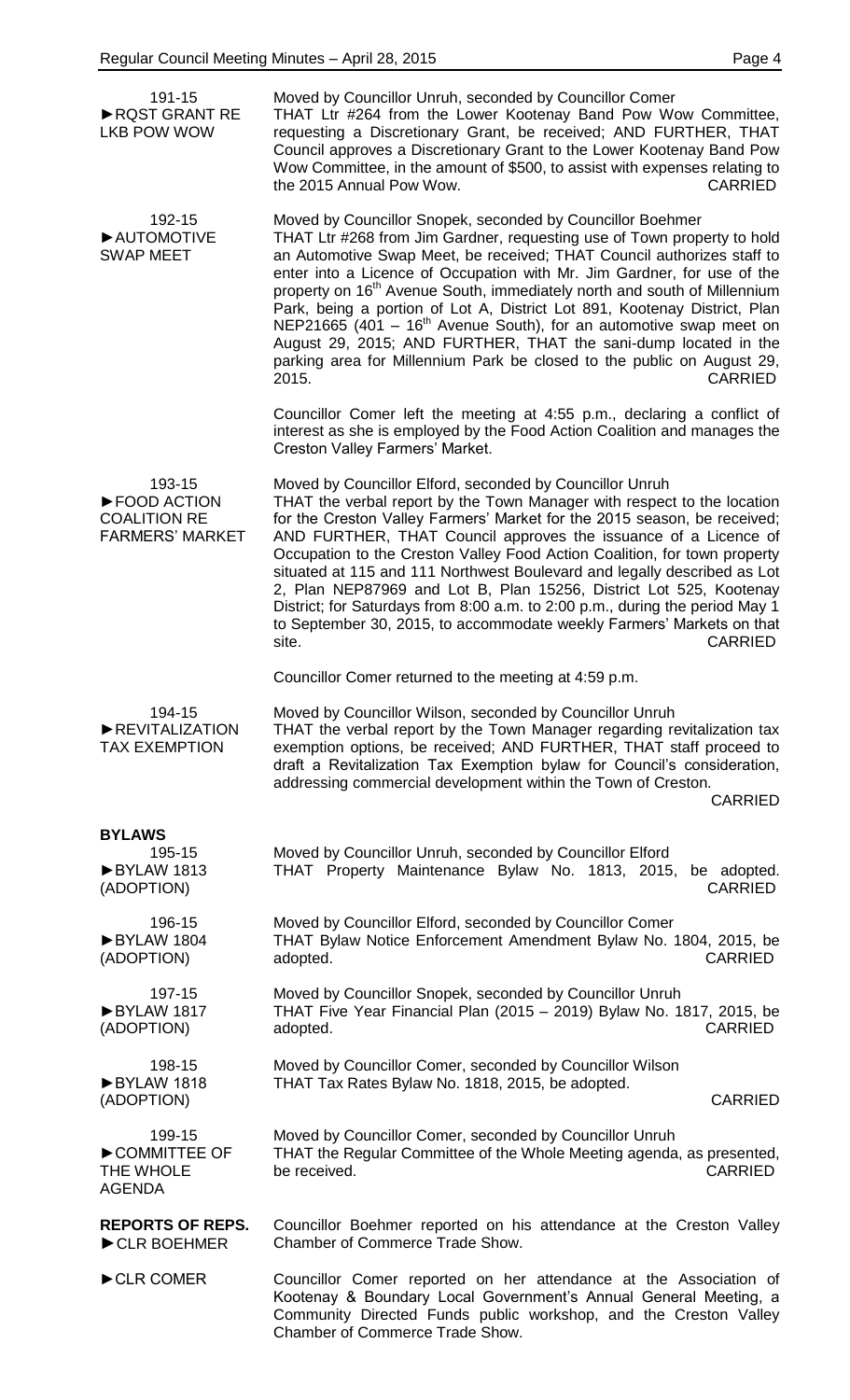| CLR ELFORD                                                                                                                      | Councillor Elford reported on his attendance at the Association of<br>Kootenay & Boundary Local Government's Annual General Meeting, an<br>Airport Society meeting, a Community Directed Funds public workshop,<br>and the Creston Valley Chamber of Commerce Trade Show.                                                                                                                                                                                                                                                                                                                                                                                                                                                                                                                                                                                                                                                                                                                                                                                                                                                                                                                                                                                                                                                                               |
|---------------------------------------------------------------------------------------------------------------------------------|---------------------------------------------------------------------------------------------------------------------------------------------------------------------------------------------------------------------------------------------------------------------------------------------------------------------------------------------------------------------------------------------------------------------------------------------------------------------------------------------------------------------------------------------------------------------------------------------------------------------------------------------------------------------------------------------------------------------------------------------------------------------------------------------------------------------------------------------------------------------------------------------------------------------------------------------------------------------------------------------------------------------------------------------------------------------------------------------------------------------------------------------------------------------------------------------------------------------------------------------------------------------------------------------------------------------------------------------------------|
| CLR SNOPEK                                                                                                                      | Councillor Snopek reported on his attendance at the Association of<br>Kootenay & Boundary Local Government's Annual General Meeting, and<br>the Creston Valley Chamber of Commerce Trade Show.                                                                                                                                                                                                                                                                                                                                                                                                                                                                                                                                                                                                                                                                                                                                                                                                                                                                                                                                                                                                                                                                                                                                                          |
| CLR UNRUH                                                                                                                       | Councillor Unruh reported on her attendance at the Association of<br>Kootenay & Boundary Local Government's Annual General Meeting, a<br>Community Directed Funds public workshop, and the Creston Valley<br>Chamber of Commerce Trade Show.                                                                                                                                                                                                                                                                                                                                                                                                                                                                                                                                                                                                                                                                                                                                                                                                                                                                                                                                                                                                                                                                                                            |
| CLR WILSON                                                                                                                      | Councillor Wilson reported on her attendance at an Auditorium Society<br>meeting, Arts and Culture Week and the Creston Valley Chamber of<br>Commerce Trade Show.                                                                                                                                                                                                                                                                                                                                                                                                                                                                                                                                                                                                                                                                                                                                                                                                                                                                                                                                                                                                                                                                                                                                                                                       |
| MAYOR TOYOTA                                                                                                                    | Mayor Toyota reported on his attendance at Regional District of Central<br>Kootenay meetings, an Airport Society meeting, a Creston Valley Wildlife<br>Management Area Interpretive meeting, a Community Development Funds<br>public workshop, the Association of Kootenay and Boundary Local<br>Governments Annual General Meeting, and the Creston Valley Chamber<br>of Commerce Trade Show.                                                                                                                                                                                                                                                                                                                                                                                                                                                                                                                                                                                                                                                                                                                                                                                                                                                                                                                                                          |
| 200-15                                                                                                                          |                                                                                                                                                                                                                                                                                                                                                                                                                                                                                                                                                                                                                                                                                                                                                                                                                                                                                                                                                                                                                                                                                                                                                                                                                                                                                                                                                         |
| RECEIVE<br><b>REPORTS</b>                                                                                                       | Moved by Councillor Comer, seconded by Councillor Wilson<br>THAT the verbal Reports of Council and staff members, be received.<br><b>CARRIED</b>                                                                                                                                                                                                                                                                                                                                                                                                                                                                                                                                                                                                                                                                                                                                                                                                                                                                                                                                                                                                                                                                                                                                                                                                        |
| <b>RESOLUTIONS</b><br><b>FROM CLOSED</b><br><b>MEETING</b><br>$201 - 15$<br>LAND<br><b>APPLICATION RE</b><br><b>WWTP SLUDGE</b> | Moved by Councillor Comer, seconded by Councillor Snopek<br>THAT Resolution No. 67-15 from the April 28, 2015 Closed Meeting, be<br>reported at the April 28, 2015 Regular Meeting, as follows:<br>WHEREAS the Town of Creston owns 100+/- acres of land which is used<br>for the purpose of land application of wastewater sludge;<br>WHEREAS the Town of Creston has leased the subject property in the<br>past and has had difficulty accessing the land as required for the purpose<br>of sludge application, resulting in negative impacts to Wastewater<br>Treatment Plant operations;<br>THEREFORE Council authorizes staff to sole-source a contractor to seed,<br>grow and harvest suitable agricultural crops on the land legally described<br>as Block 42, District Lot 9555, Kootenay Land District REF MAP B40 and<br>Lot 9, Plan NEP1859, District Lot 13566, Kootenay Land District, for the<br>year 2015, at no cost to the Town of Creston, noting that should the Town<br>require the land at any time for sludge application, there shall be no<br>financial compensation to the contractor by the Town of Creston, for the<br>loss of crops, etc.;<br>AND FURTHER, THAT staff is authorized to enter into an agreement with<br>the Town's contractor for crop sharing on the said property, for the year<br><b>CARRIED</b><br>2015. |
| 202-15<br>RQST RE LAND TO<br><b>GRAZE CATTLE</b>                                                                                | Moved by Councillor Comer, seconded by Councillor Snopek<br>THAT Resolution No. 68-15 from the April 28, 2015 Closed Meeting, be<br>reported at the April 28, 2015 Regular Meeting, as follows:<br>Moved by Councillor Elford, seconded by Councillor Wilson<br>THAT Council directs staff not to entertain any request for the lease of any<br>portion of land legally described as Block A, District Lot 16326, Kootenay<br>Land District, Explanatory Plan NEP75061 & EPP18155 and situated at<br>545 Davis Road, Creston, which houses the Town's Potable Well No. 2,<br>for cattle or other animal grazing, until such time as the Town has<br>completed the 'Groundwater Source Protection Plan' study and any<br>recommendations contained within the said report are implemented.                                                                                                                                                                                                                                                                                                                                                                                                                                                                                                                                                               |

CARRIED